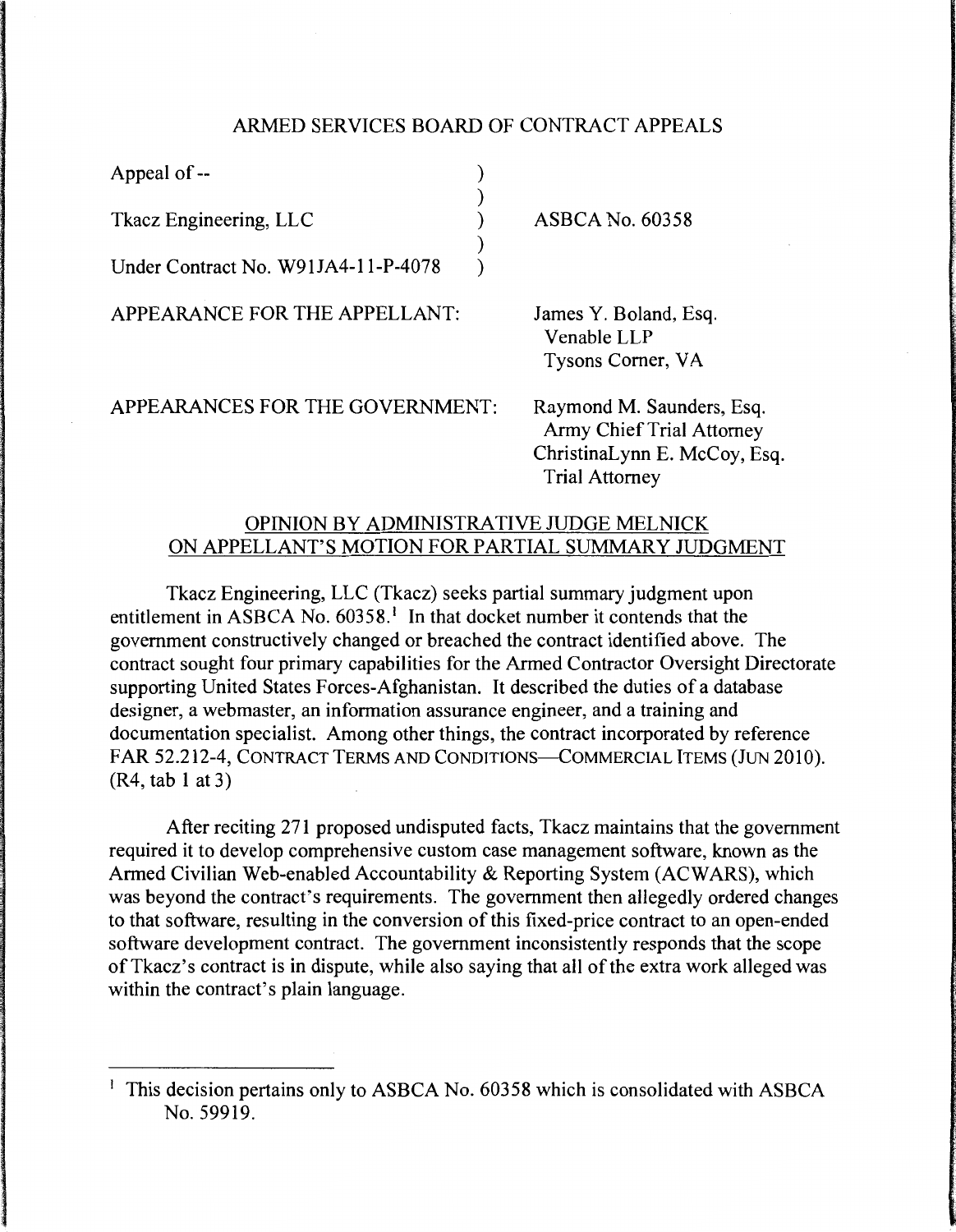Summary judgment should be denied when there are "disputes over facts that might affect the outcome of the suit under the governing law." *Anderson v. Liberty Lobby, Inc.,* 477 U.S. 242, 248 (1986). A constructive change arises from the contractor's performance of work "beyond the contract requirements without a formal order, either by an informal order or due to the fault of the Government." *Agility Pub. Warehousing Co. KSCP v. Mattis,* 852 F.3d 1370, 1385 (Fed. Cir. 2017) (quoting *Int'! Data Prods. Corp. v. United States,* 492 F.3d 1317, 1325 (Fed. Cir. 2007)). The doctrine arises from standard "Changes" clauses authorizing the contracting officer to "unilaterally...alter the contractor's duties under the agreement." *Len Co. and Assocs. v. United States,* 385 F.2d 438, 441-43 (Ct. Cl. 1967). If a contract's Changes clause does not authorize unilateral action by the contracting officer, then an erroneous contract interpretation by the government is not a constructive change. It might generate a breach of contract. *Id.* at 443-47.

This contract does not contain a standard "Changes" clause. Instead, it incorporates the Commercial Items Changes clause contained in FAR 52.212-4(c), CONTRACT TERMS AND CONDITIONS-COMMERCIAL ITEMS (JUN 2010). That clause dictates that "[c] hanges in the terms and conditions of this contract may be made only by written agreement of the parties." There is no provision for unilateral action by the contracting officer. Tkacz has not cited a decision of this Board applying the constructive change doctrine to a Commercial Items contract. *See Hawaii CyberSpace,*  ASBCA No. 54065, 04-2 BCA  $\P$  32,744 at 161,946 n.1 (declining to decide whether the constructive change doctrine applies to a contract containing the FAR 52.212-4(c) Changes clause given the absence of unilateral change authority by the contracting officer), *appeal dismissed sub nom. Blackman v. Roche,* 133 F. App'x 743 (Fed. Cir. 2005); *but cf Agility Pub. Warehousing Co.,* 852 F.3d at 1385-86 (remanding to the Board initial consideration of a constructive change claim made with respect to a Commercial Items contract); *see also* JOHN CIBINIC, JR., *ET AL.,* ADMINISTRATION OF GOVERNMENT CONTRACTS, 379-80 (4th ed. 2006) (suggesting the Commercial Items Changes clause severely limits the government's powers when acquiring such items). <sup>2</sup>

Regardless of whether this appeal is viewed through the lens of a constructive change or a breach, summary judgment is denied. The general elements of a constructive change are (1) compelled performance by the contracting officer of work beyond the contact terms; (2) the change was directed by someone with contractual authority to unilaterally alter the contractor's duties; (3) the contractor's performance requirements were enlarged; and (4) the added work was not volunteered. *See Innoventor, Inc.,*  ASBCA No. 59903, 17-1 BCA ¶ 36,798 at 179,353. Also, "[f]ailure by the promisor to perform at the time indicated for performance in the contract establishes an immediate breach." *Franconia Assocs. v. United States,* 536 U.S. 129 (2002) (citing RESTATEMENT

<sup>&</sup>lt;sup>2</sup> In future proceedings, both parties should establish positions regarding the applicability of the constructive changes doctrine.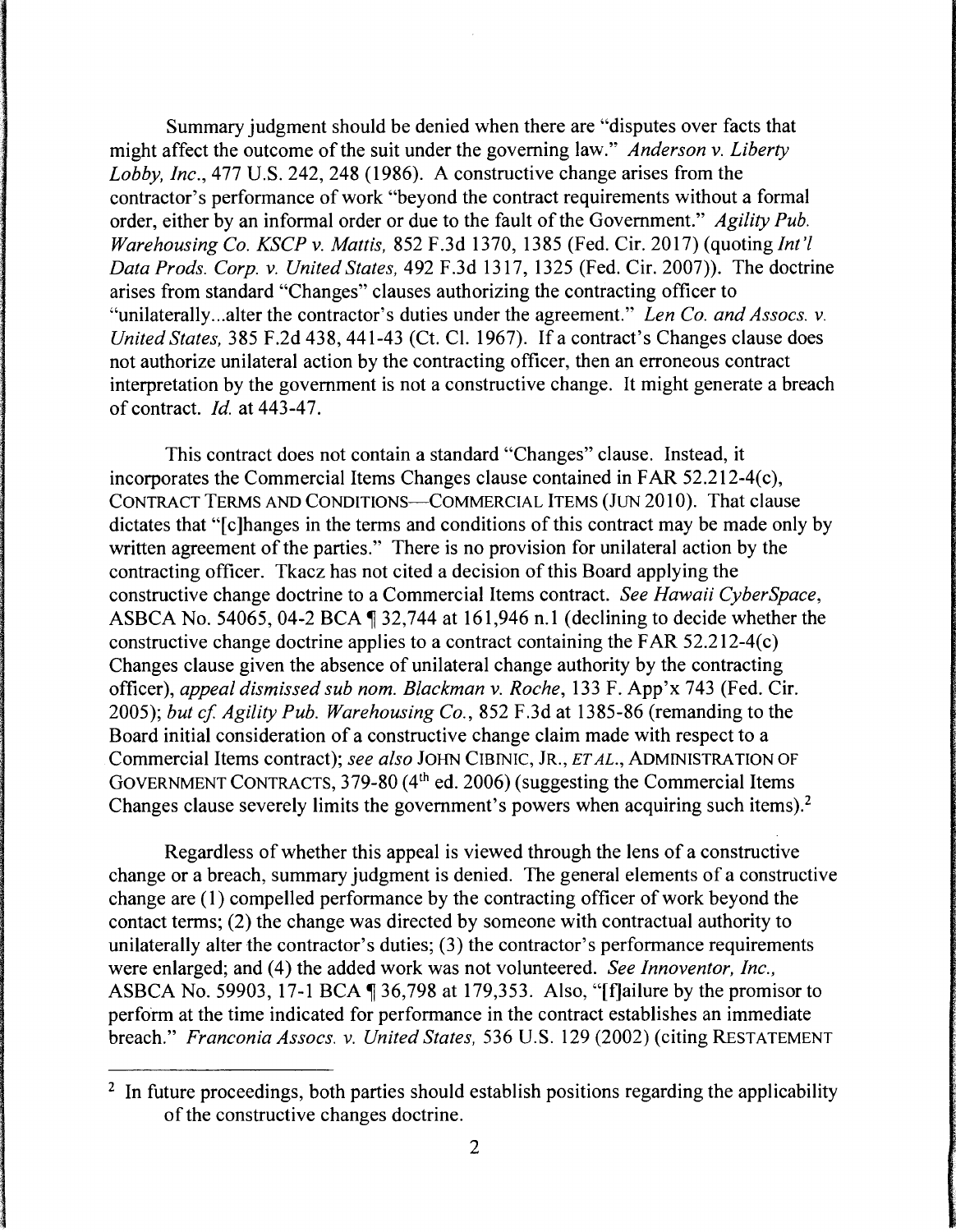(SECOND) OF CONTRACTS  $\S 235(2)$ ). Among other things, in the context of a constructive change, genuine issues of material fact exist as to the lengthy events alleged to constitute changed performance, and whether they were compelled by someone possessing unilateral authority to do so. Furthermore, Tkacz has not shown how the government failed to perform at the required time.

Resolving either the constructive change or breach claim requires settling upon the meaning and application of the contract terms. The government relies upon very broad contract language to justify Tkacz's creation of ACWARS, such as the requirement to "develop, produce, and maintain structural design of various systems, applications, and databases, including back-end databases for [a] database-driven Web site." It also points to language seeking the design, monitoring, improvement, and updating of a website. Unambiguous contract language requires no extrinsic evidence to interpret. *See Agility Pub. Warehousing Co.,* 852 F.3d at 1381. This contract's requirements are facially vague and their intended application is hotly contested. The extent of their obligation upon Tkacz is not clear. "When the meaning of a contract and the parties' intentions are both relevant and in dispute, there are mixed questions of fact and law that pose triable issues precluding summary judgment." *Hanley Indus., Inc., ASBCA No.* 58198, 16-1 BCA 136,244 at 176,833 (quoting *AshBritt, Inc., ASBCA Nos.* 56145, 56250, 09-2 BCA 1 34,300 at 169,434); *see also Delfasco LLC,* ASBCA No. 59153, 15-1BCA~35,853 (denying summary judgment after identifying at least one disputed issue for trial).

## CONCLUSION

Accordingly, Tkacz's motion for summary judgment is denied.

Dated: 7 December 2017

MARK A. MELNICK Administrative Judge Armed Services Board of Contract Appeals

I concur

RICHARD SHACKLEFORD Administrative Judge Acting Chairman Armed Services Board of Contract Appeals

I concur

')

OWEN C. WILSON Administrative Judge Vice Chairman Armed Services Board of Contract Appeals